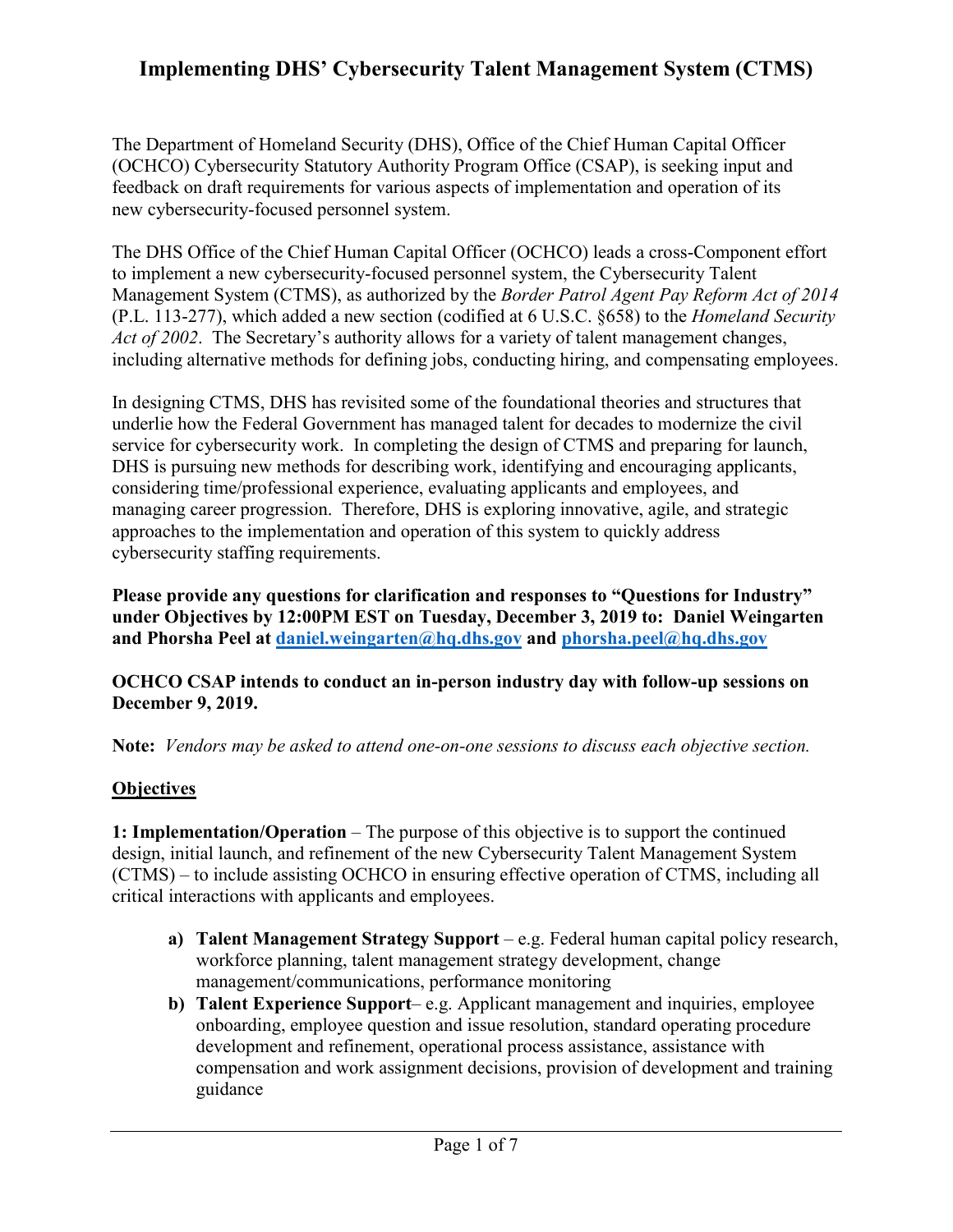#### **Skills Sought to support this objective:**

- Expertise and certification in Human Resource (HR) practices across Federal Government, including those associated the excepted service, rank-in-person approaches, career/pay progression based on factors in addition to/other than tenure, and authorities outside of 5 U.S.C. and 5 CFR
- Expertise and practical experience in implementing/operating HR practices in the private industry, with an emphasis on cybersecurity staffing/retention
- Expertise in key skills/experience of standard core requirements in HR operations with emphasis on customer-centric approaches
- Demonstrated experience in managing/implementing HR operations with an applicant-/candidate-/selectee-centric approach
- Experience in implementing best practices for recruiting/retaining cybersecurity talent
- Practical experience in/knowledge of key factors for successful offer acceptance by cybersecurity talent
- Practical experience in managing professional development to inform compensation and/or career level changes
- Expert recommendations on and ability to provide best range of personnel experienced/certified in specialties needed to support CTMS
- Currently support contracts with DHS, OPM or others for similar services

**2: Employment Branding** - The purpose of this objective is to assist DHS in designing and developing employment branding and marketing materials for CTMS to:

- **a)** Generate interest in working on cybersecurity issues at DHS
- **b)** Engage potential applicants and those applicants that have already expressed interest in a DHS cybersecurity career
- **c)** Ensure consistency of message and employment brand experience for applicants, employees, and other stakeholders

### **Skills sought to support this objective:**

- Expert practical knowledge of advertising, public relations, communications to develop the strategy and processes for this program
- Expertise in developing communications materials and leveraging various communications outlets/media, including photography and video
- Expertise in graphic and web design, including development of visual materials, including custom content for us in printed materials and digital communications
- Experience, including current contract work, with DHS or other federal agencies for similar services
- Experience navigating federal approval and review processes for communication materials, including written and visual content

**3: Talent Acquisition** – The purpose of this objective is to obtain review and enhance existing strategies for ensuring sufficient rates of applicants at all career levels likely to possess the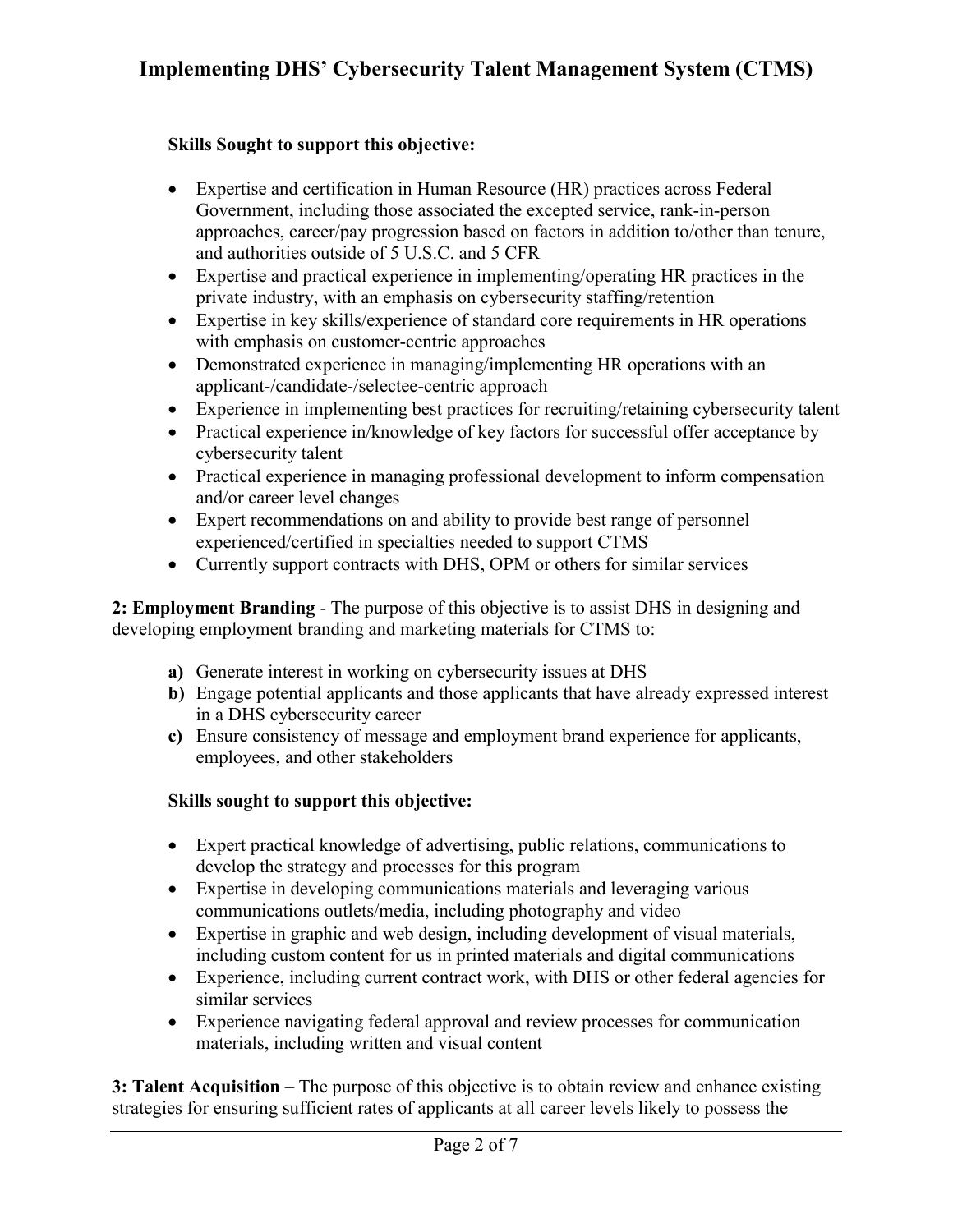qualifications required by the cybersecurity work supported by CTMS. This will include benchmarking and—as appropriate—adopting leading private sector practices for attracting, sourcing, and recruiting top cybersecurity talent, and assisting in the development and implementation of strategies and programs to:

- **a)** Ensure a sufficient cybersecurity talent pipeline for CTMS
- **b)** Encourage an applicant pool that reflects America's diversity
- **c)** Maintain staffing connections/networks, including with academic institutions, professional associations, and similar partners
- **d)** Conduct headhunting/targeted recruitment/executive search, including through the use of digital tools

### **Skills sought to support this objective:**

- Expert practical knowledge of strategies/procedures/tools is essential to this approach
- Expert practical knowledge of the skills and capabilities of talent acquisition experts/recruiters performing such work
- Expert practical knowledge of the challenges associated with the cybersecurity labor market and securing interest/application from cybersecurity/digital technology talent
- Experience, including current contract work, with DHS or federal agencies for similar services

#### **Questions for Industry:**

- **1)** How might industry approach each of these requirements, i.e., what strategies, deliverables, and products would best assist the government in achieving results?
- **2)** Is industry aware of systems, data sources and/or other solutions that might better inform these requirements?
- **3)** What are potential achievable milestones for delivering on the purposes of each of these three requirements?
- **4)** What gaps does industry see in the outlines of these three requirements that might impede government success?
- **5)** DHS welcomes industry recommendations on how OCHCO could best meet these objectives.

### **Other Related Information**

- This program is ramping up across multiple years, and growth will depend on a variety of factors, including the Department's ability to address recruiting and hiring surges. Initial work will focus mainly on needs in the Washington, DC area, including DHS Headquarters and Component talent requirements. Eventually the program could evolve to supporting talent requirements from Components nationwide.
- Understanding the Federal NICE framework and existing research on competencies associated with success in the field of cybersecurity are an important facet to this program.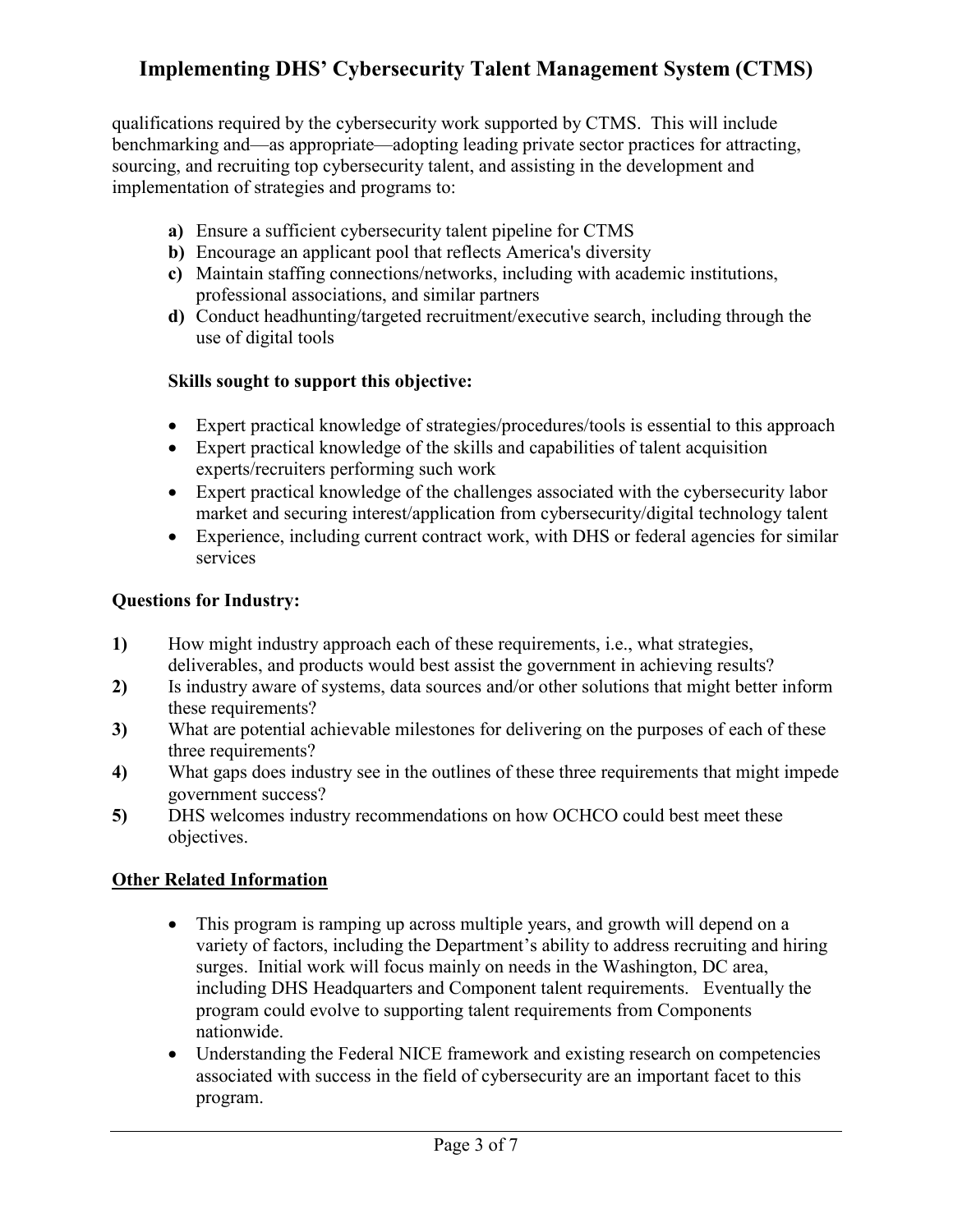- The federal DHS project team consists of a relatively small core OCHCO program office, which interfaces with a complex set of stakeholders, including human capital and cybersecurity mission leaders across Components.
- Coordination and collaboration across contractors supporting this effort is a key requirement for success.
- Consultants will engage with leadership through numerous ongoing meetings and interviews and daily on-site presence, along with regularly scheduled milestone report delivery to both the program office or key stakeholders.
- All roles/work will be located in Washington, DC.

### **Success Factors / Measures**

- DHS is able to improve current performance measures associated with cybersecurity talent for those positions/employees supported by CTMS:
	- o Offer acceptance rates
	- o Retention rates
	- o Employee engagement indices
- CTMS processes are sustainable and integrate refinements regularly to remain competitive in the cybersecurity labor market
- Employees hired using CTMS and related stakeholders have transparent, consistent communication during the entire employee life-cycle
- Cybersecurity personnel within and outside of the federal government are aware of/interested in the new cybersecurity employment opportunities at DHS

### **Terms/Acronyms**

CTMS – Cybersecurity Talent Management System DHS - Department of Homeland Security NICE Framework – National Initiative for Cybersecurity Education Cybersecurity Workforce Framework OCHCO - Office of the Chief Human Capital Officer

### **Authorities/Requirements**

*Homeland Security Act of 2002*

6 U.S.C. §658 *(Cybersecurity Recruitment and Retention)* P.L. 113-277 (*Border Patrol Agent Pay Reform Act of 2014)* P.L. 113-246 *(Cybersecurity Workforce Assessment Act of 2014)* P.L. 114-113 *(Consolidated Appropriations Act of 2016 [Federal Cybersecurity Workforce Assessment Act])*

### **Appendices**

**A:** DHS Organization Chart **B:** Draft Industry Day Agenda **C:** Program Background Information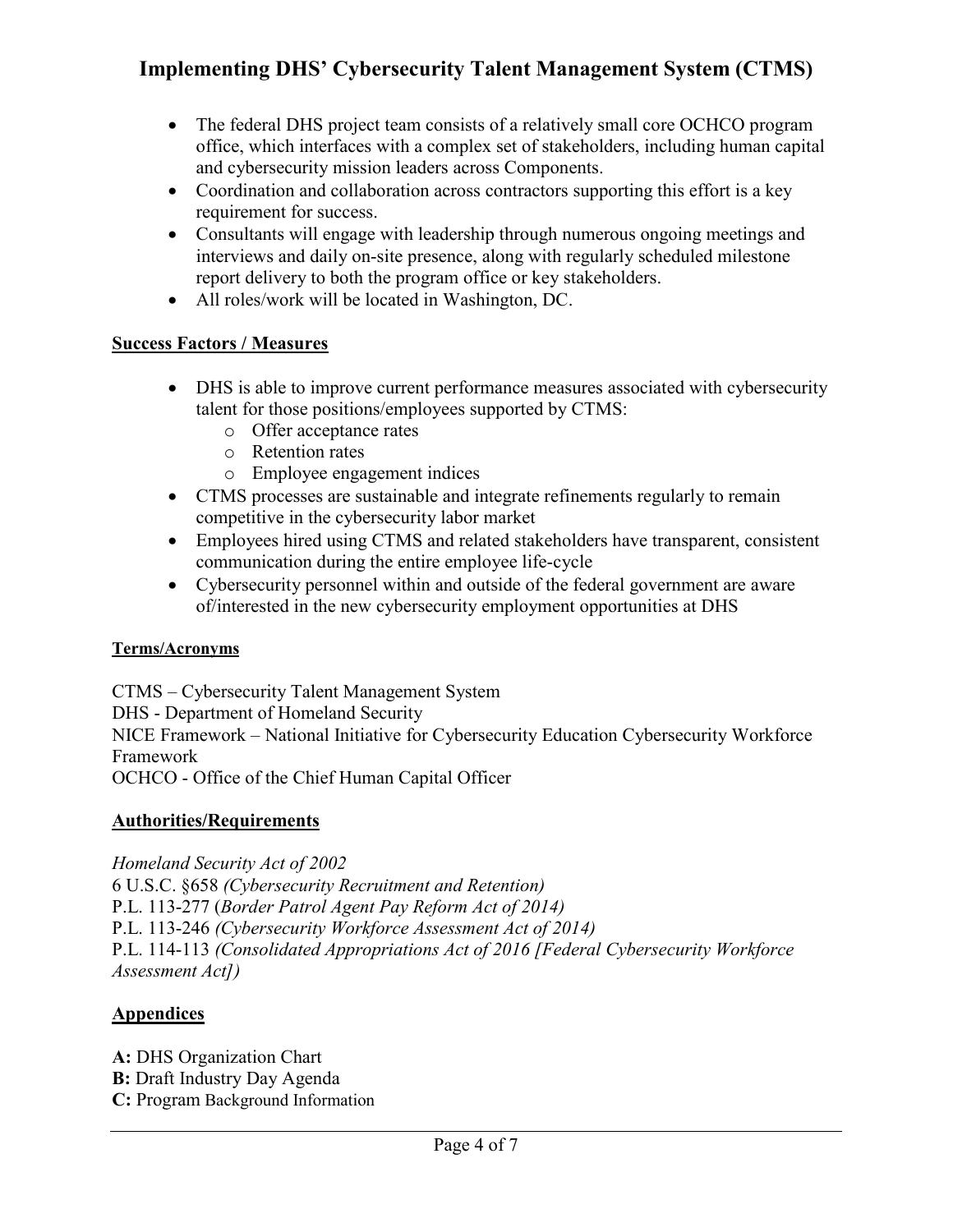### **Appendix A:**

#### DHS Organizational Chart

Components highlighted in red have significant cybersecurity responsibilities and current employees in existing personnel systems that have been identified as performing cybersecurity work.

# **U.S. Department of Homeland Security**

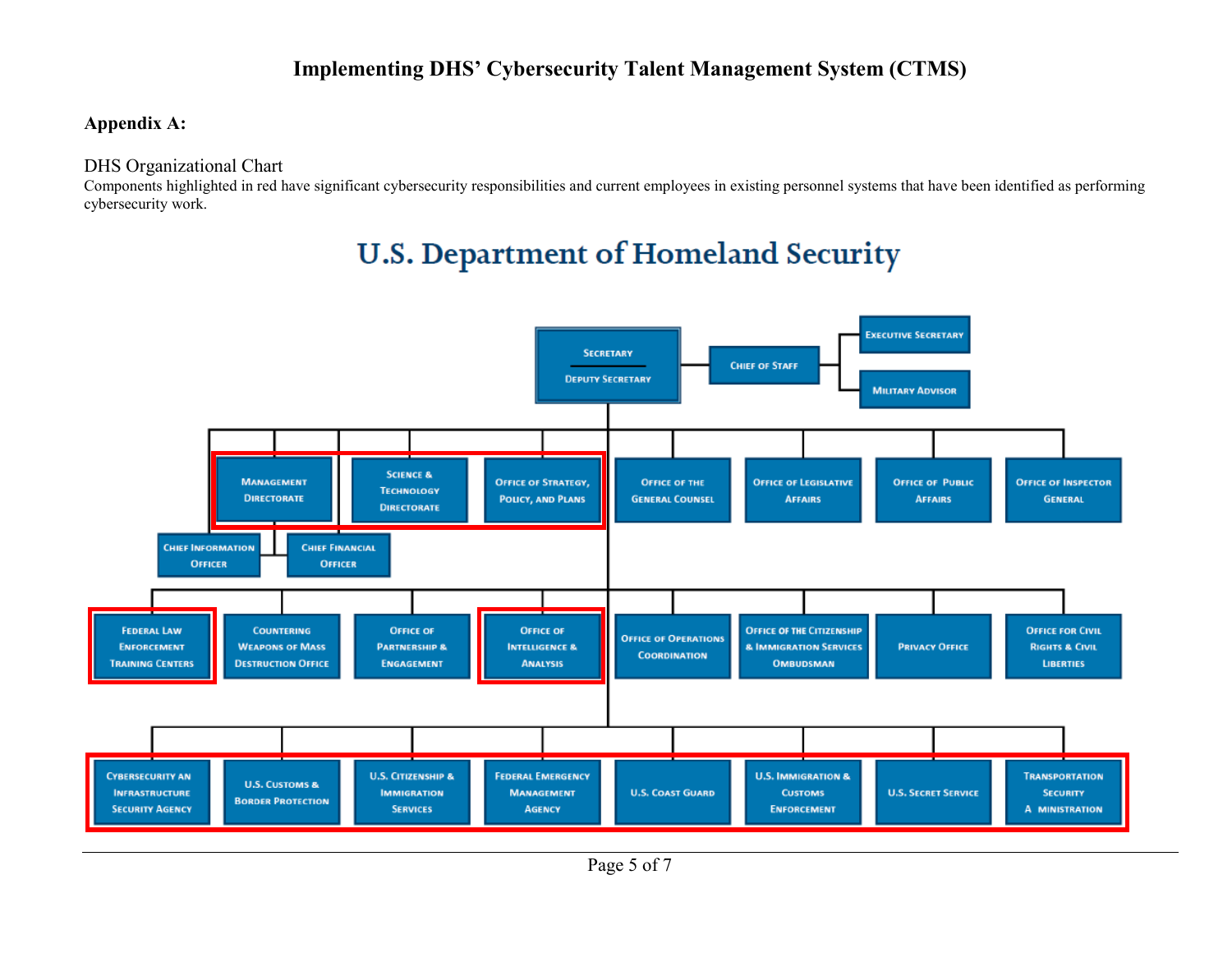### **Appendix B:**

| Audience: | Members of DHS and Industry Representatives                    |
|-----------|----------------------------------------------------------------|
| When:     | 9 December 2019                                                |
| Where:    | GSA Auditorium, 301 7 <sup>th</sup> Street, SW, Washington, DC |

#### **Abstract:**

The DHS Office of the Chief Human Capital Officer (OCHCO) leads a cross-Component effort to implement a new cybersecurity-focused personnel system, as authorized by the *Border Patrol Agent Pay Reform Act of 2014* (P.L. 113-277), which added a new section (codified at 6 U.S.C. §658) to the *Homeland Security Act of 2002*. The Secretary's authority allows for a variety of human capital management changes, including alternative methods for defining jobs, conducting hiring, and compensating employees. DHS is pursuing new methods for describing work, considering time/professional experience, evaluating applicants and employees, and managing career progression. Therefore, DHS is exploring innovative, agile, strategic approaches for the implementation and operation of a new cybersecurityfocused personnel system to ensure effective recruitment and retention of top cybersecurity talent.

#### **Who Should Attend:**

Vendors who provide services that are applicable to cybersecurity talent management operations, implementing innovative/new HR practices, building of government staff capabilities, talent acquisition, marketing and branding, public relations campaigns, private sector recruitment tactics, and human resource policy implementation. Representatives should be technically savvy and have a firm understanding of the direction of both industry and DHS policy.

**Note:** *Vendors may be asked to attend one-on-one sessions to discuss each requirement section.* 

### **High-Level Agenda:**

- Welcome
- Discussion of CTMS Requirements
	- o CTMS Implementation and Operation
	- o Employment Branding
	- o Talent Acquisition
- Networking Session
- --Break--
- One-on-one sessions
- --Lunch—
- One-on-one sessions

**The times of the industry day and registration information will be posted on a subsequent update to this post.**